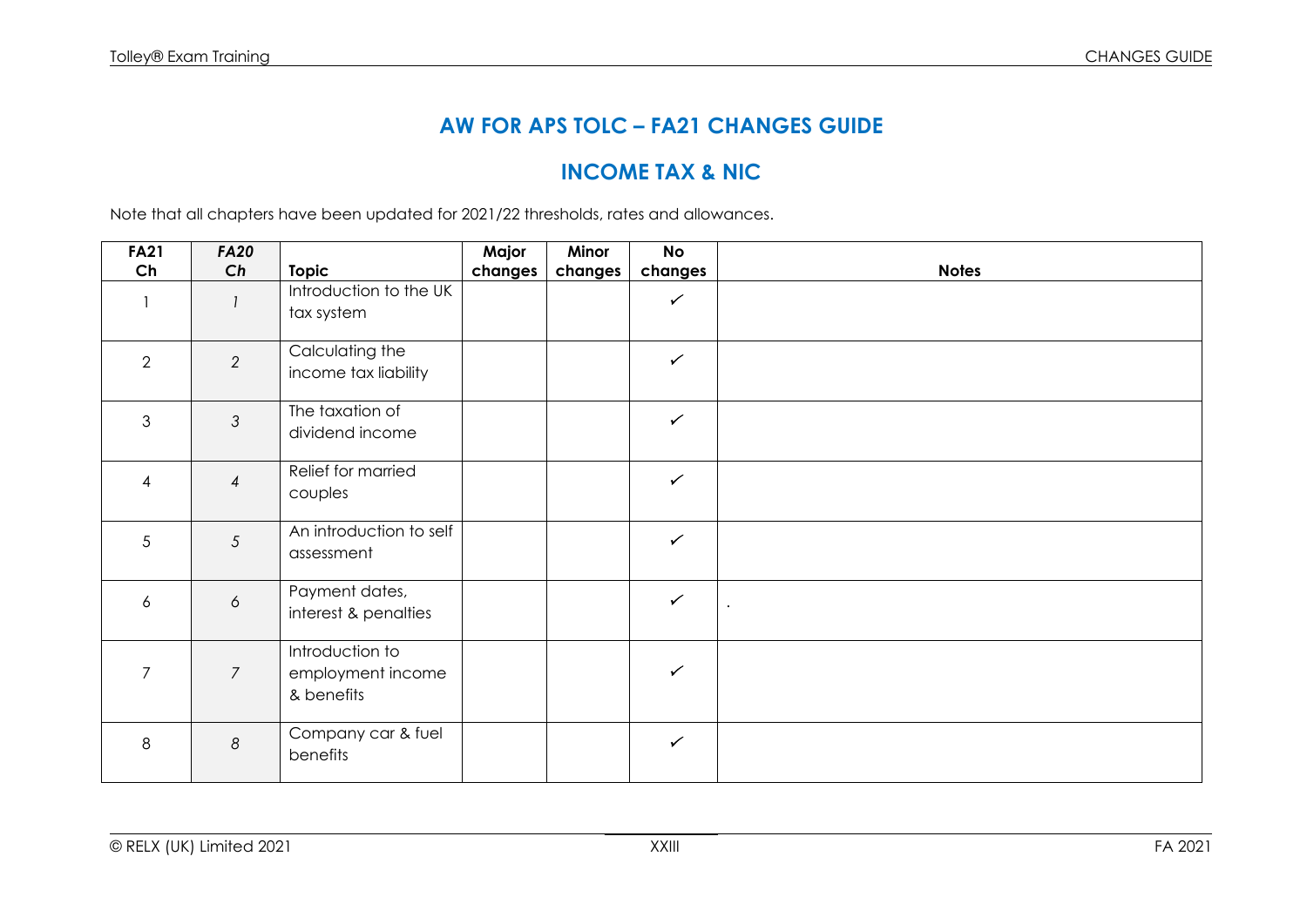| 9  | $\circ$ | Living<br>accommodation:<br>taxable benefits   |                      | $\checkmark$ |                                                                          |
|----|---------|------------------------------------------------|----------------------|--------------|--------------------------------------------------------------------------|
| 10 | 10      | Loans to employees<br>& use of assets          |                      | $\checkmark$ |                                                                          |
| 11 | 11      | Miscellaneous<br>benefits                      |                      | $\checkmark$ |                                                                          |
| 12 | 12      | Expenses of<br>employment                      |                      | $\checkmark$ |                                                                          |
| 13 | 13      | Introduction to PAYE                           |                      | $\sqrt{2}$   |                                                                          |
| 14 | 14      | Operation of the<br>PAYE System                |                      | $\checkmark$ |                                                                          |
| 15 | 15      | Class 1 National<br>Insurance<br>Contributions | $\blacktriangledown$ |              | 0% rate for secondary NICs where employee is an armed<br>forces veteran. |
| 16 | 16      | Class 1A & 1B<br>National Insurance            |                      | $\checkmark$ |                                                                          |
| 17 | 17      | Apprenticeship Levy                            |                      | $\checkmark$ |                                                                          |
| 18 | 18      | Classes 2 and 4<br>National Insurance          |                      | $\checkmark$ |                                                                          |
| 19 | 19      | Termination<br>payments                        |                      | $\checkmark$ |                                                                          |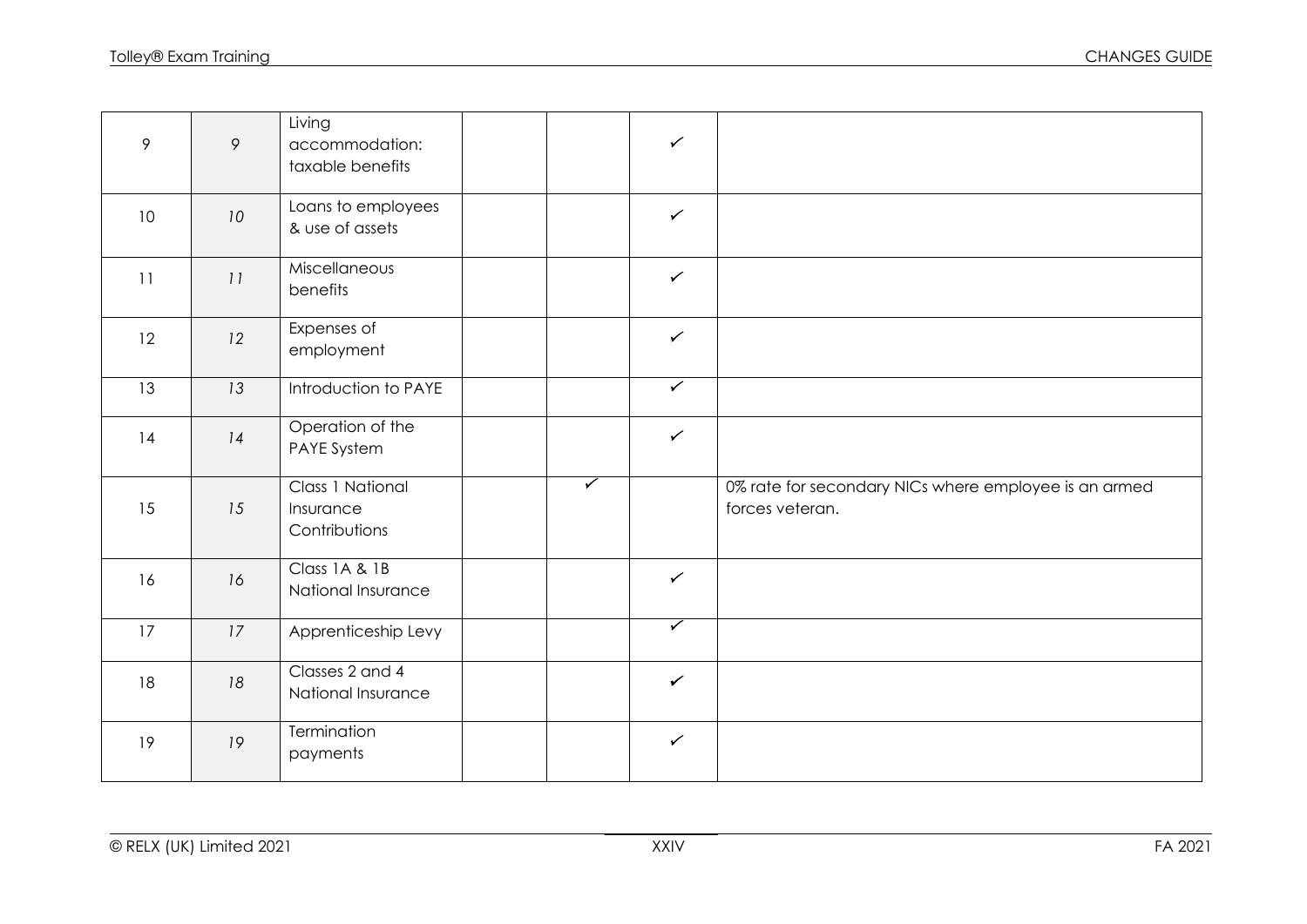| 20 | 20 | Employed or self<br>employed?                                            |  | $\checkmark$ |                                                                                                                                                                                           |
|----|----|--------------------------------------------------------------------------|--|--------------|-------------------------------------------------------------------------------------------------------------------------------------------------------------------------------------------|
| 21 | 21 | Off-Payroll Working<br>(previously Personal<br><b>Service Companies)</b> |  | $\checkmark$ | Content combined with content from Employment<br>Intermediaries and the Public Sector chapter. Rewritten and<br>updated to take account of the changes to the rules from 6<br>April 2021. |
|    | 22 | Employment<br>Intermediaries and<br>the Public Sector                    |  |              | Deleted as content now included in previous chapter.                                                                                                                                      |
| 22 | 23 | Pension schemes                                                          |  | $\checkmark$ |                                                                                                                                                                                           |
| 23 | 24 | The Enterprise<br>Investment Scheme                                      |  | $\checkmark$ |                                                                                                                                                                                           |
| 24 | 25 | Venture Capital Trusts                                                   |  | $\checkmark$ |                                                                                                                                                                                           |
| 25 | 26 | Introduction to share<br>schemes                                         |  | $\checkmark$ |                                                                                                                                                                                           |
| 26 | 27 | <b>Share Incentive Plans</b><br>(SIPs)                                   |  | $\checkmark$ |                                                                                                                                                                                           |
| 27 | 28 | Save As You Earn<br>Share Option<br>Schemes                              |  | $\checkmark$ |                                                                                                                                                                                           |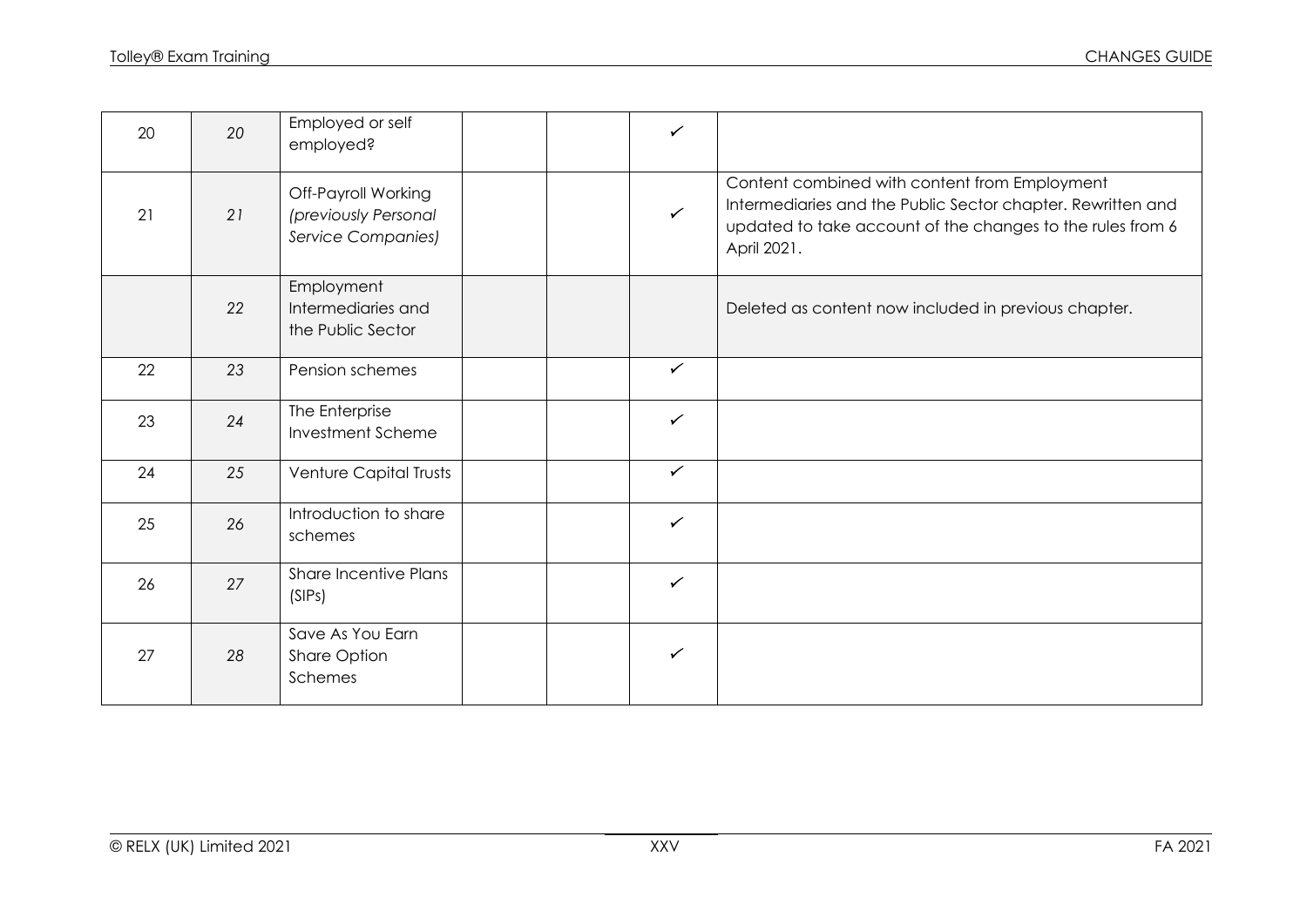| 28 | 29 | Company Share<br><b>Option Plans</b>                   | $\checkmark$             |  |
|----|----|--------------------------------------------------------|--------------------------|--|
| 29 | 30 | Non-tax advantaged<br>share option schemes             | $\checkmark$             |  |
| 30 | 31 | Enterprise<br>Management<br>Incentives (EMIs)          | $\checkmark$             |  |
| 31 | 32 | Restricted securities -<br>general principles          | $\checkmark$             |  |
| 32 | 33 | Residence - The<br><b>Statutory Residence</b><br>Rules | $\checkmark$             |  |
| 33 | 34 | Domicile                                               | $\overline{\checkmark}$  |  |
| 34 | 35 | Deemed domicile                                        | $\checkmark$             |  |
| 35 | 36 | Taxation of foreign<br>income - general<br>principles  | $\checkmark$             |  |
| 36 | 37 | The remittance basis                                   | $\overline{\mathscr{C}}$ |  |
| 37 | 38 | The remittance basis<br>charge                         | $\checkmark$             |  |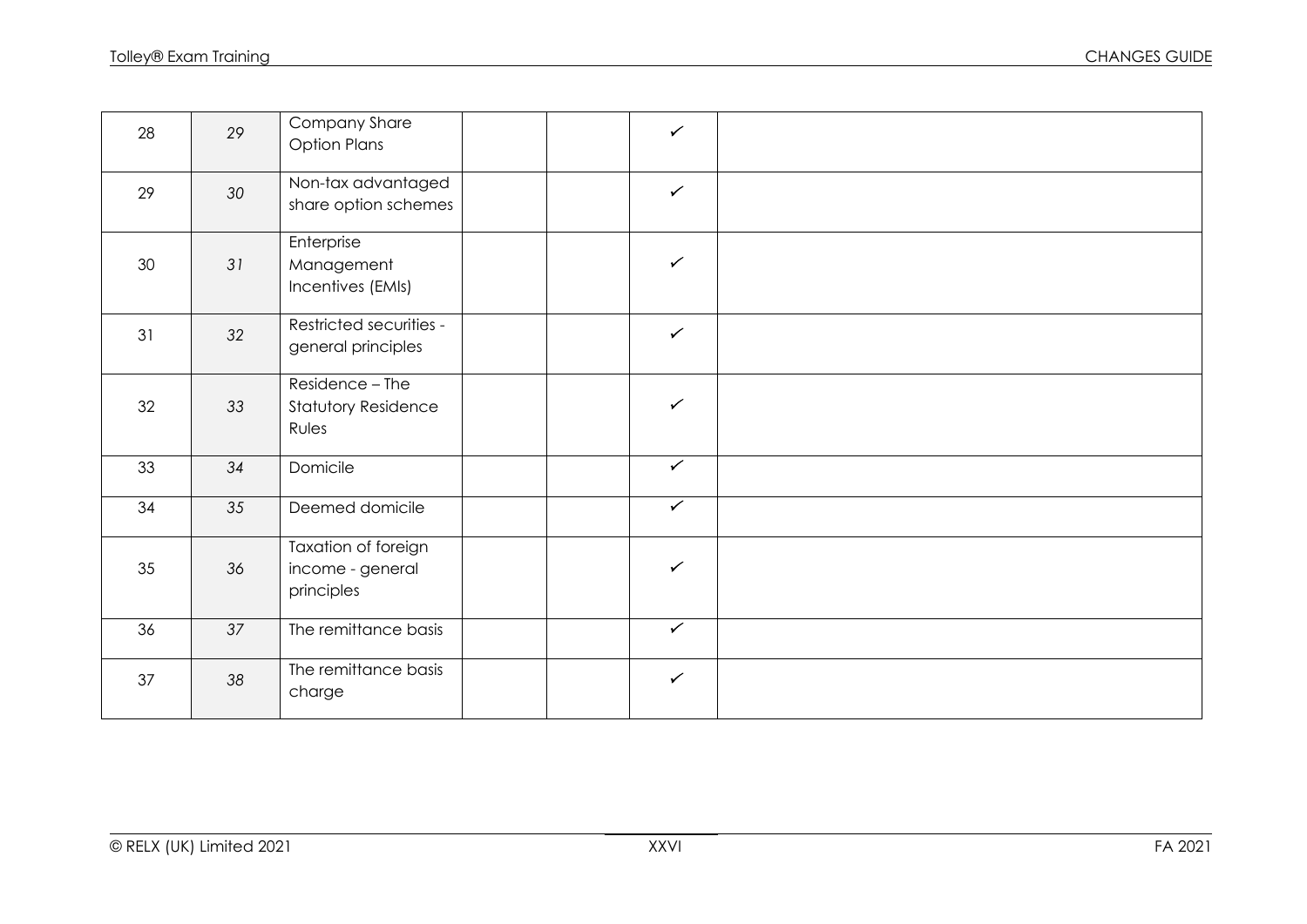| 38 | 39 | Double Tax Relief                         |  |                                                     |
|----|----|-------------------------------------------|--|-----------------------------------------------------|
| 39 | 40 | Overseas aspects of<br>employment income  |  |                                                     |
| 40 | 41 | Construction Industry<br>Deduction Scheme |  | Minor amends including to definition of contractor. |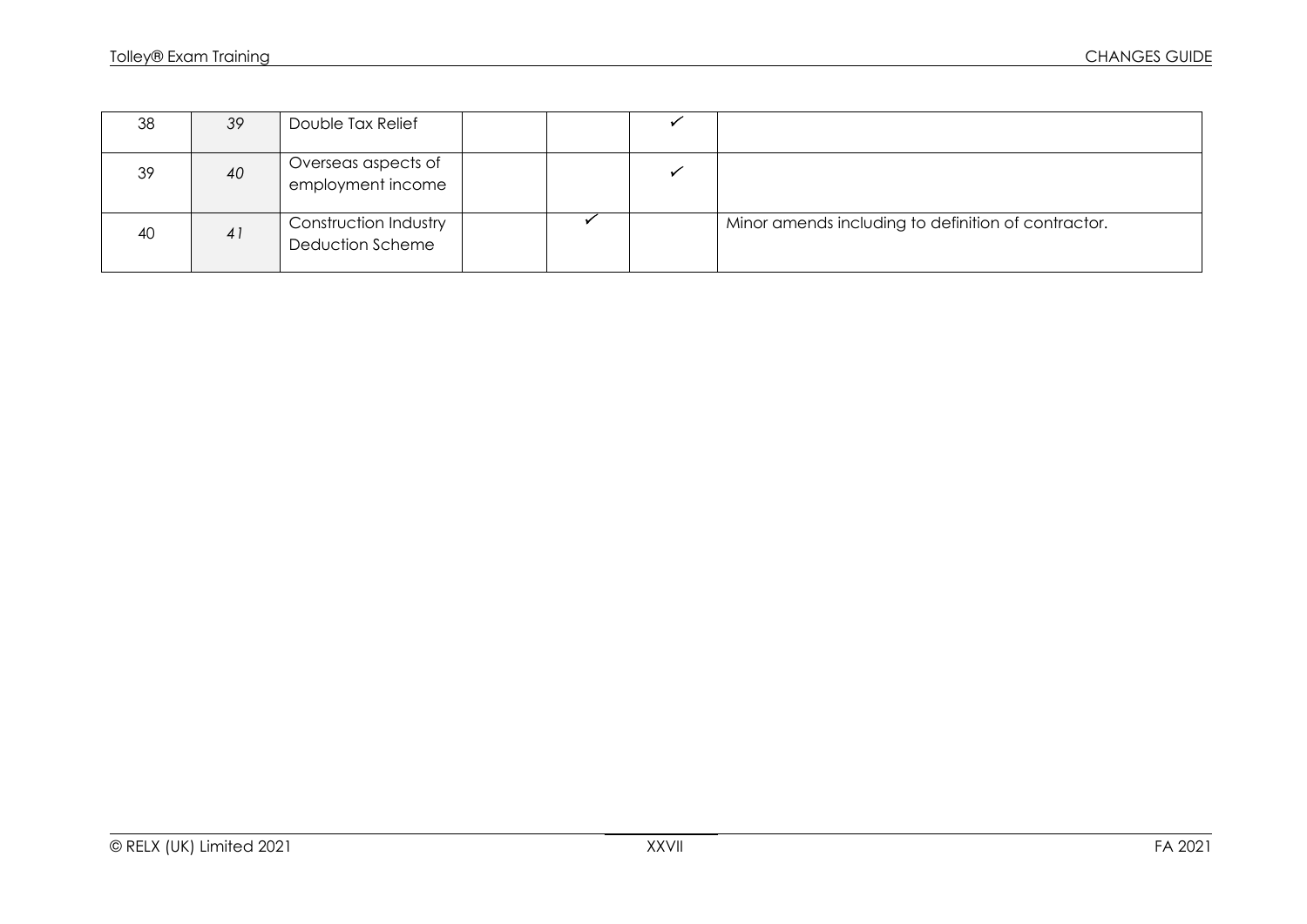# **CGT & IHT**

| <b>FA21</b>     | <b>FA20</b>      |                                                                 | Major   | Minor   | <b>No</b>               |              |
|-----------------|------------------|-----------------------------------------------------------------|---------|---------|-------------------------|--------------|
| Ch              | Ch               | <b>Topic</b>                                                    | changes | changes | changes                 | <b>Notes</b> |
|                 |                  | Introduction to<br>capital gains tax                            |         |         | $\checkmark$            |              |
| 2               | $\overline{2}$   | Calculation of capital<br>gains                                 |         |         | $\checkmark$            |              |
| $\mathfrak{S}$  | $\mathfrak{Z}$   | <b>Business asset</b><br>disposal relief &<br>Investors' relief |         |         | $\checkmark$            |              |
| $\overline{4}$  | $\overline{4}$   | Reporting of gains<br>and payment of CGT                        |         |         | $\checkmark$            |              |
| 5               | $5\overline{)}$  | Options                                                         |         |         | $\checkmark$            |              |
| 6               | 6                | Gift relief                                                     |         |         | $\overline{\checkmark}$ |              |
| $\overline{7}$  | $\overline{7}$   | Gift relief - restrictions                                      |         |         | $\checkmark$            |              |
| 8               | $\boldsymbol{8}$ | Gains and Losses on<br>EIS and VCT shares                       |         |         | $\checkmark$            |              |
| 9               | 9                | Principal private<br>residence relief                           |         |         | $\checkmark$            |              |
| 10 <sup>°</sup> | 10               | PPR relief - further<br>aspects                                 |         |         | $\checkmark$            |              |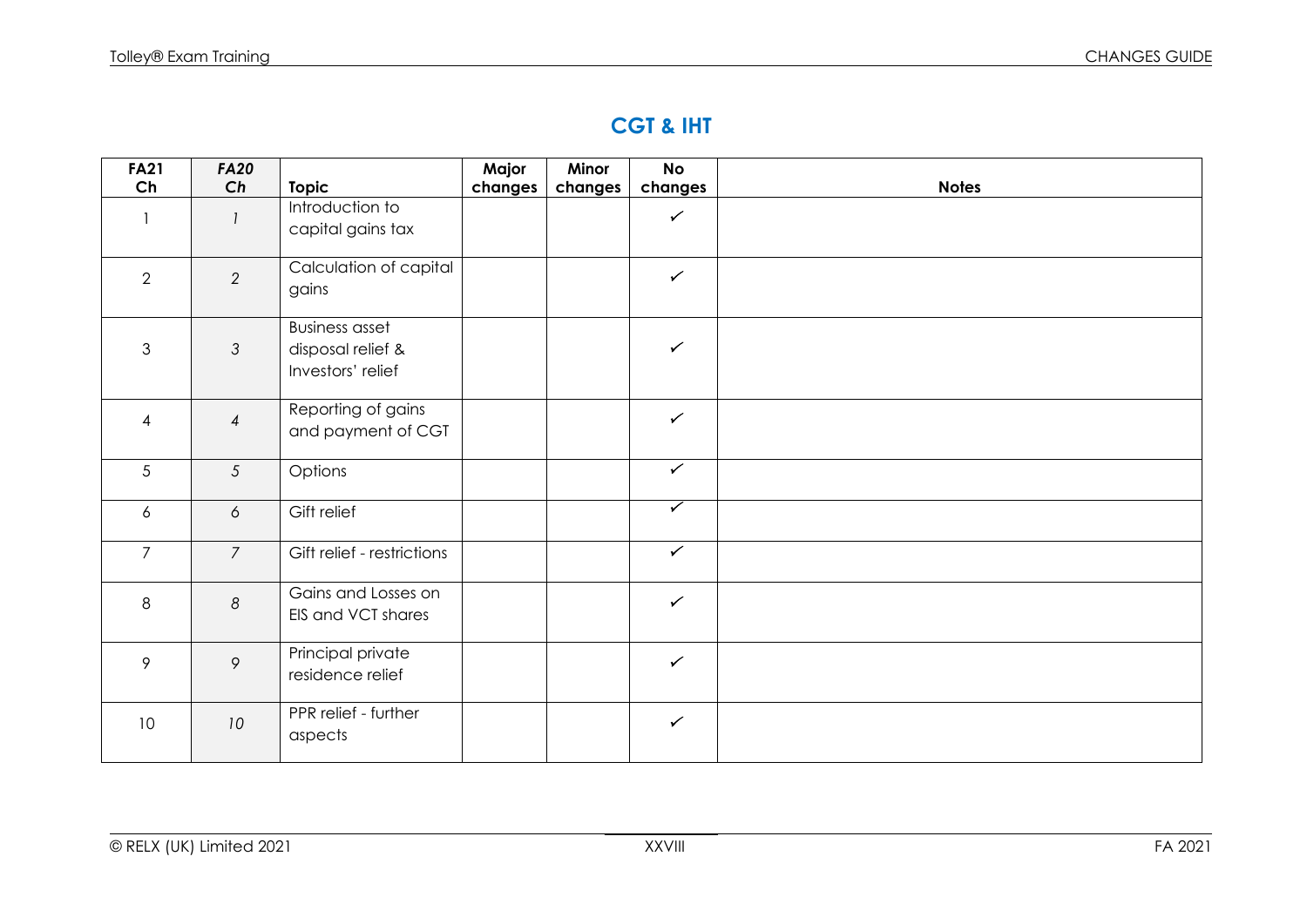| 11 | 11 | Foreign aspects of<br><b>CGT</b>            |  |  |
|----|----|---------------------------------------------|--|--|
| 12 | 12 | Foreign aspects -<br>special rules          |  |  |
| 13 | 13 | Annual Tax on<br><b>Enveloped Dwellings</b> |  |  |
| 14 | 14 | Transactions in<br>Securities               |  |  |
| 15 | 15 | <b>Basic Principles of IHT</b>              |  |  |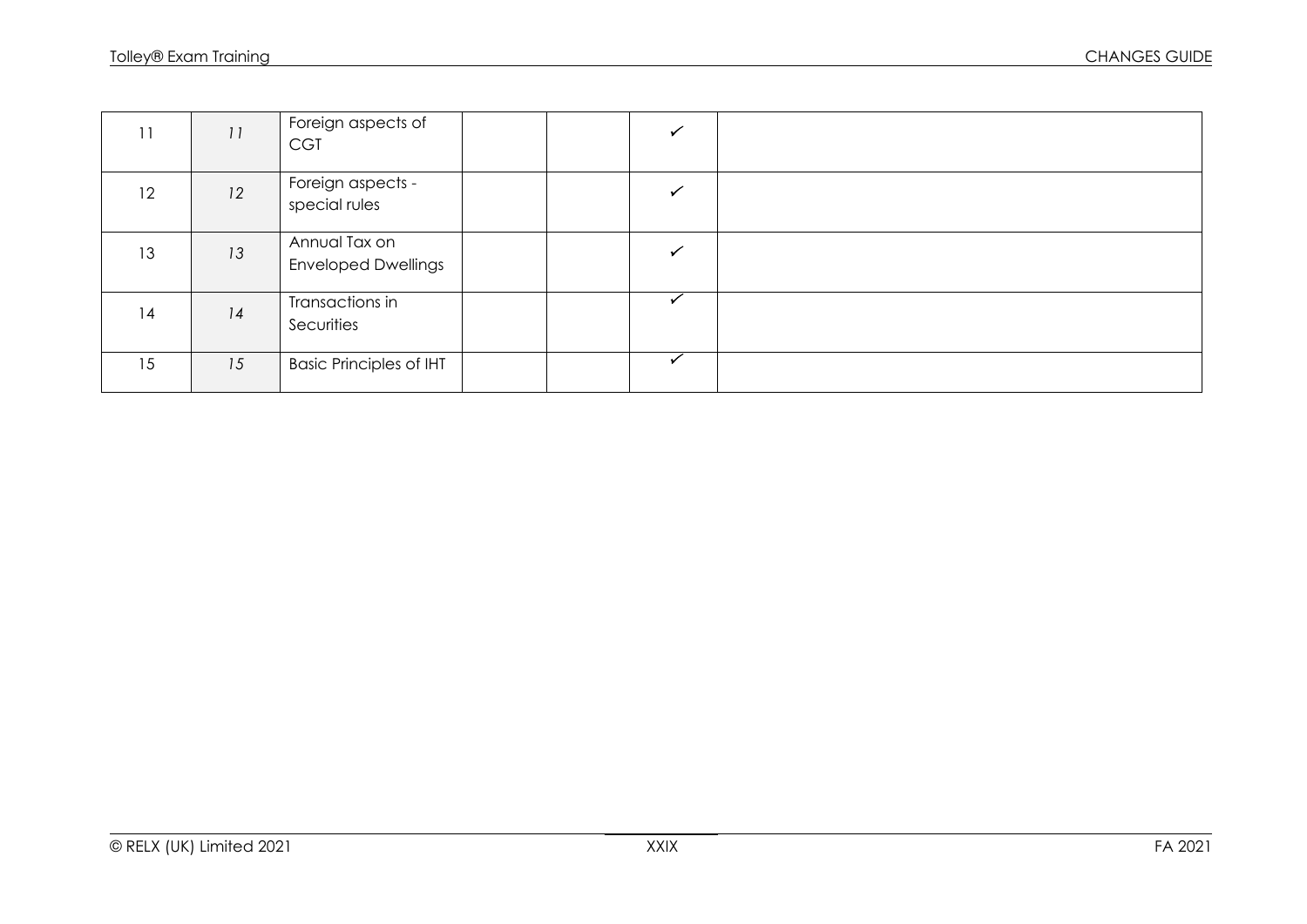## **CORPORATION TAX**

| <b>FA21</b> | <b>FA20</b> | <b>Topic</b>                      | Major   | Minor        | <b>No</b> | <b>Notes</b>                                                                                                    |
|-------------|-------------|-----------------------------------|---------|--------------|-----------|-----------------------------------------------------------------------------------------------------------------|
| Ch          | Ch          |                                   | changes | changes      | changes   |                                                                                                                 |
|             |             | <b>Close Company Definition</b>   |         |              |           |                                                                                                                 |
| 2           | 2           | <b>Close Company Implications</b> |         |              | ✓         |                                                                                                                 |
| 3           | 3           | R&D for SMEs                      |         | $\checkmark$ |           | New PAYE and NIC cap on SME R&D tax credit.<br>Tax relief for capital expenditure on R&D added to this chapter. |
| 4           | n/a         | Purchase of Own Shares            |         |              |           | Chapter now included here in AW for APS TOLC material rather<br>than in AT TOMC material.                       |
| 5           | n/a         | Informal Winding Up               |         |              | ✓         | Chapter now included here in AW for APS TOLC material rather<br>than in AT TOMC material.                       |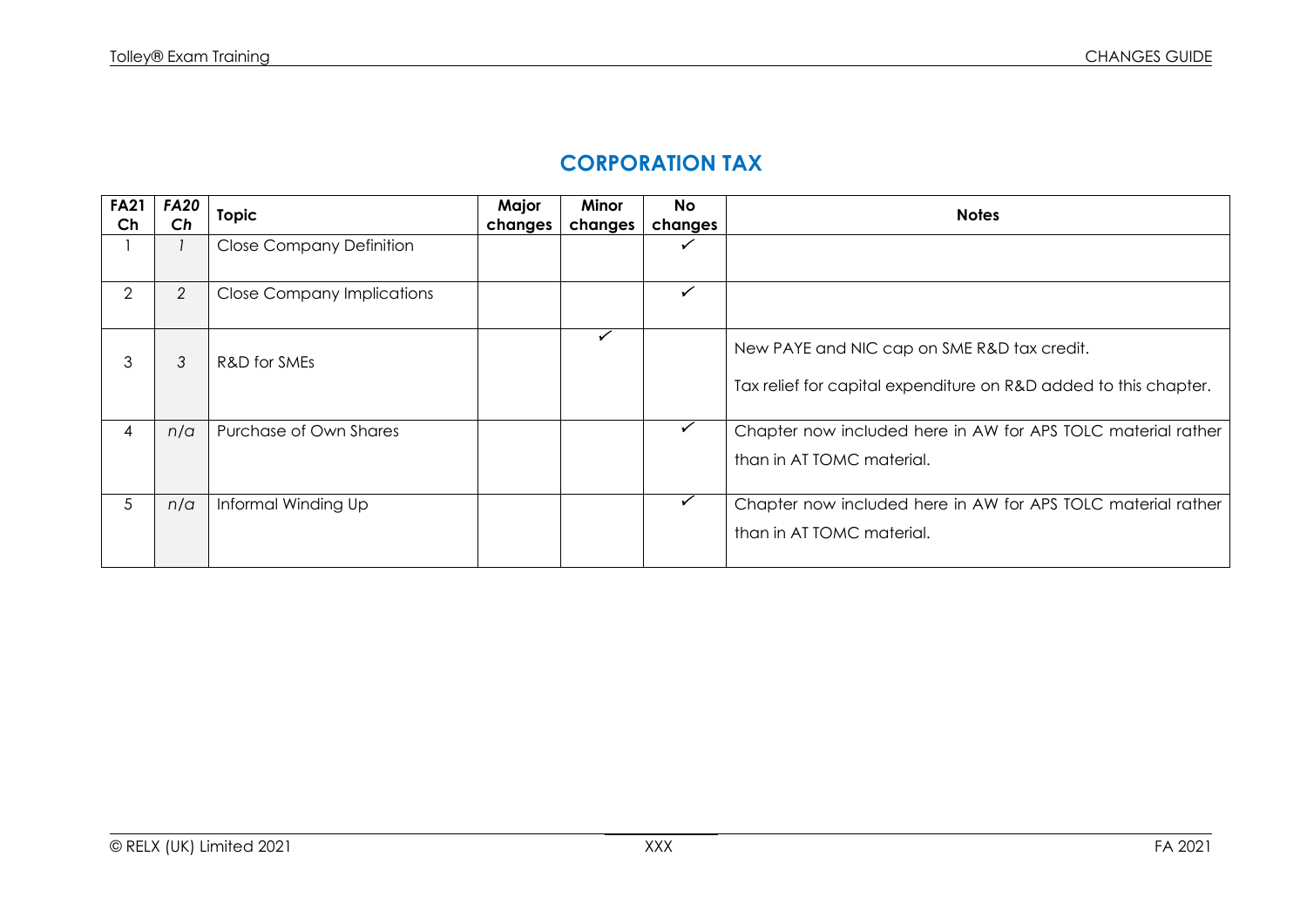#### **VAT & STAMP TAXES**

| <b>FA21</b>    | <b>FA20</b>    | <b>Topic</b>                          | Major   | Minor                   | <b>No</b>               | <b>Notes</b>                                                                                                                                                                                                   |
|----------------|----------------|---------------------------------------|---------|-------------------------|-------------------------|----------------------------------------------------------------------------------------------------------------------------------------------------------------------------------------------------------------|
| Ch             | Ch             |                                       | changes | changes                 | changes                 |                                                                                                                                                                                                                |
|                | 1              | <b>VAT General Principles</b>         |         | $\checkmark$            |                         | An introductory paragraph explains the impact on VAT as a<br>result of the UK leaving the EU (and its transition phase) and<br>how EU law impacts on Great Britain and Northern Ireland from<br>1 January 2021 |
| 2              | 2              | Registration                          |         |                         | $\overline{\checkmark}$ |                                                                                                                                                                                                                |
| 3              | $\mathfrak{Z}$ | Definition of Supplies                |         |                         | ✓                       |                                                                                                                                                                                                                |
| 4              | $\overline{4}$ | Liability of the Supply               |         |                         | $\blacktriangledown$    |                                                                                                                                                                                                                |
| 5              | $\mathfrak{S}$ | Schedule 8 VATA 1994 -<br>Zero-Rating |         | $\checkmark$            |                         | HMRC won their appeal in the case of News Corp. The Court of<br>Appeal held that electronic publications of newspapers were<br>standard rated. (This affects historic claims only)                             |
| 6              | 6              | Schedule 9 VATA 1994-<br>Exemptions   |         |                         | $\checkmark$            |                                                                                                                                                                                                                |
| $\overline{7}$ | $\overline{7}$ | Self-Supplies                         |         |                         | $\checkmark$            |                                                                                                                                                                                                                |
| 8              | 8              | Value of the Supply                   |         |                         | $\overline{\checkmark}$ |                                                                                                                                                                                                                |
| 9              | 9              | Time of Supply                        |         |                         | $\overline{\checkmark}$ |                                                                                                                                                                                                                |
| 10             | 10             | Input Tax - When to<br>Recover        |         | $\overline{\checkmark}$ |                         | Advisory fuel rates from 1 June 2021 are included                                                                                                                                                              |
| 11             | 11             | <b>Partial Exemption</b>              |         |                         | $\checkmark$            |                                                                                                                                                                                                                |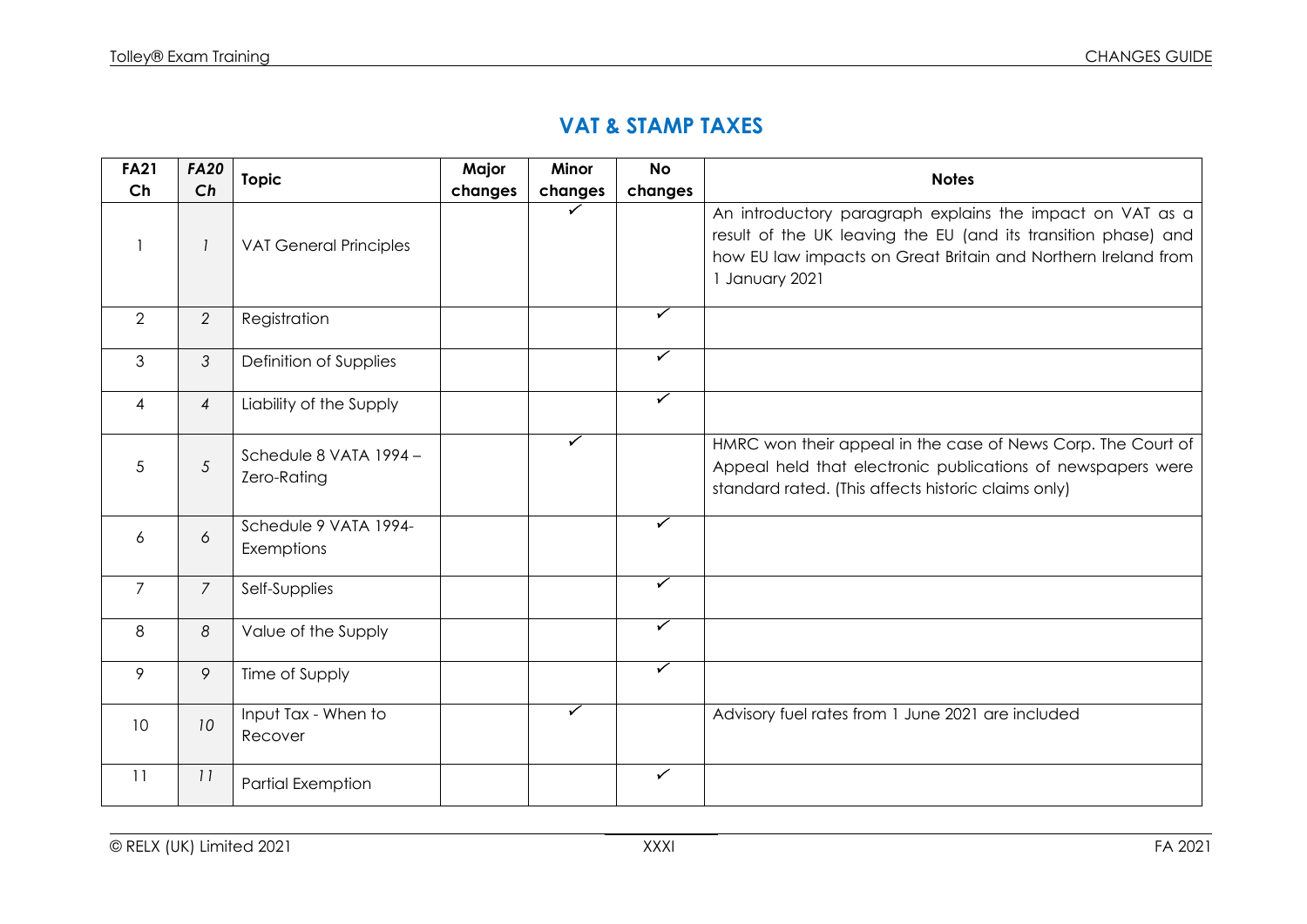| 12 | 12  | <b>VAT Records and Returns</b>                  |   | ✓                       |                         | Businesses under the current VAT threshold will have to use MTD<br>from 1 April 2022                                                                                                                           |
|----|-----|-------------------------------------------------|---|-------------------------|-------------------------|----------------------------------------------------------------------------------------------------------------------------------------------------------------------------------------------------------------|
| 13 | 13  | Accounting for VAT                              |   | ✓                       |                         | New rules from 1 April 2022 about repayment interest to align<br>VAT rules with Income Tax. Overpayments of VAT for POA<br>regime are included                                                                 |
| 14 | 14  | <b>Bad Debt Relief</b>                          |   |                         | $\overline{\checkmark}$ |                                                                                                                                                                                                                |
| 15 | 15  | <b>HMRC Powers, Appeals</b><br>and Assessments  |   | $\overline{\checkmark}$ |                         | The FA 2021 has amended the rules on third party notices and<br>in certain circumstances the taxpayer cannot be disclosed the<br>notice by the third party. Failure to comply an result in a £1,000<br>penalty |
| 16 | 16  | Penalties for Incorrect<br>Returns              |   |                         | ✓                       |                                                                                                                                                                                                                |
| 17 | 17  | Penalties for Failure to<br>Notify              |   |                         | ✓                       |                                                                                                                                                                                                                |
| 18 | 18  | Default Surcharge                               |   |                         | $\checkmark$            |                                                                                                                                                                                                                |
| 19 | n/a | Penalties for late returns<br>and late payment  |   | ✓                       |                         | Added to syllabus for 2022 exams.                                                                                                                                                                              |
| 20 | 19  | International Aspects -<br>Goods                | ✓ |                         |                         | Due to Brexit, the syllabus has changed, and the chapter has<br>been substantially re-written                                                                                                                  |
| 21 | 20  | International Aspects -<br>Services             | ✓ |                         |                         | Due to Brexit, the syllabus has changed, and the chapter has<br>been substantially re-written                                                                                                                  |
| 22 | 21  | Land and Buildings - Zero<br>and Reduced-Rating |   |                         | $\checkmark$            |                                                                                                                                                                                                                |